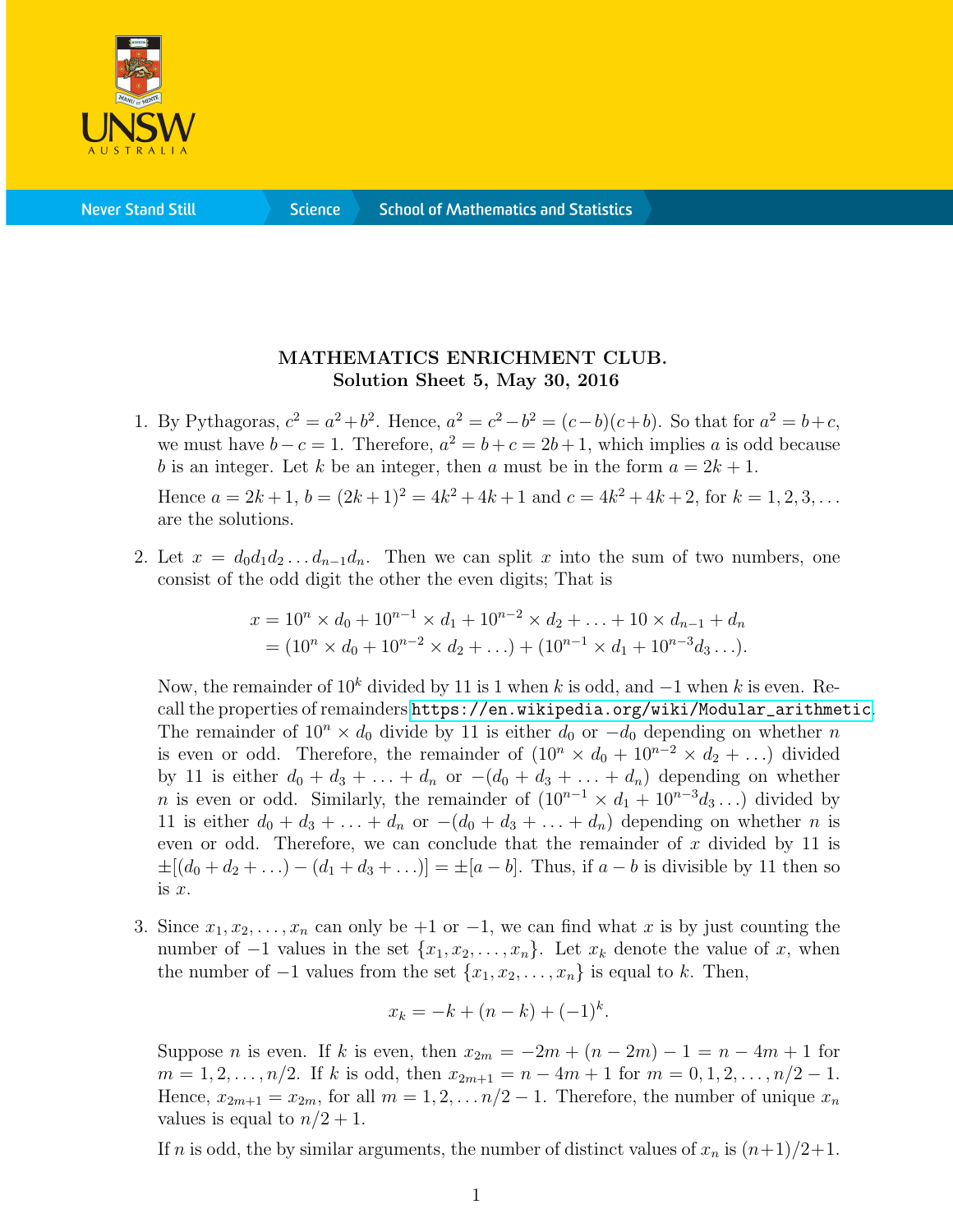- 4.
- 5. Apply the change of coordinates  $X = x/10$  and  $Y = 10y$ . Then  $X = 10 \cos(10Y)$  and  $Y = 10 \cos 10X$ . In particular, the graph of X and Y is symmetric. Let A be the sum of their X-coordinate, and  $B$  be the sum of their Y-coordinate. By the symmetry of graph of X and Y, one has  $\frac{A}{B} = 1$ . Moreover, by definition one has  $A = a/10$  and  $B = 10b$ . Hence,  $\frac{a}{b} = \frac{10A}{B \div 10} = 100$ .
- 6. Label the points  $p_1, p_2, \ldots, p_{100}$ . Draw the  $p_1, \ldots, p_{99}$  evenly spaced on a circle in order, and then place the  $p_{100}$  in the center of the circle. Suppose we are able to draw 50 line segments each intersect one another. Then by construction, no lines can pass over more than 2 points. Hence, we may assume without loss of generality, that the points are connect in pairs, and that  $p_1$  is connected to  $p_{100}$ . Consider the point  $p_{50}$ , if it is connected to  $p_k$  for  $1 < k < 50$ , then the line  $p_k p_{50}$  can not possibly intersect  $p_1 p_{100}$ because they belong to different halves of the circle (separated by the diameter pass through  $p_{50}$ ). If  $p_{50}$  is connected to  $p_k$  for  $50 < k < 100$ , then again the lines  $p_k p_{50}$  and  $p_1p_{100}$  belows to different halves of the circle (separated by the diameter pass through  $p_{49}$ ).
- 7. For  $x^x + 1$  to be divisible by  $2^n$ ,  $x^x + 1$  must be even, which implies x must be odd. Now by using polynomial division argument [https://en.wikipedia.org/wiki/](https://en.wikipedia.org/wiki/Polynomial_long_division) [Polynomial\\_long\\_division](https://en.wikipedia.org/wiki/Polynomial_long_division), one can show that

$$
x^{x} + 1 = (x + 1)(x^{x-1} - x^{x-2} + x^{x-3} - \dots + x^{2} - x + 1).
$$

Since the term  $(x^{x-1} - x^{x-2} + x^{x-3} - \ldots + x^2 - x + 1)$  is the sum of odd number of odd numbers, it is an odd number, and therefore can not be divided by  $2<sup>n</sup>$ . It follows that  $x + 1$  must be divisible by  $2^n$ ; that is x must be a multiple of  $2^n - 1$ , so that the least value of x for which  $x^x + 1$  is divisible by  $2^n$  is  $2^n - 1$ .

## Senior Questions

- 1. Let the number we are attempting to find be n. If we add the digits of n, we get  $1+2+\ldots+8+9=45$ . Recall that an integer n is divisible by 9 if and only if the sum of its digits is divisible by 9. Since 9 divides 45, the number  $n$  is always divisible by 9. Thus, our problem is reduce to finding n, such that n is divisible by  $99 \div 9 = 11$ . Note that we have a divisibility by 11 rule from Q2, so to complete this problem, we just need to arrange the digits of  $n$ , to find the smallest possible combination, such that the sum of the odd digits a and the sum of the even digits b of n satisfies  $a - b = 0$ mod 11.
- 2. Since a, b, c, d, e are consecutive positive integers,  $a = c 2$ ,  $b = c 1$ ,  $d = c + 1$  and  $e = c+2$ . So that  $a+b+c+d+e = 5c = x^3$ , for some integer x. Also,  $b+c+d = 3c = y^2$ , where y is some positive integer. Since  $5c = x^3$ , and c is an integer, x must be a multiple of 5. Hence  $c = 25m^3$  for some integer m. Now, we know that  $c < 10,000, m^3 < 400$ ,  $m \leq 7$ . Since there is only 7 cases for m, we can easily test them to see which one also satisfies  $3c = y^2$ . The only solution is  $m = 3$ ; that is  $c = 675$ .